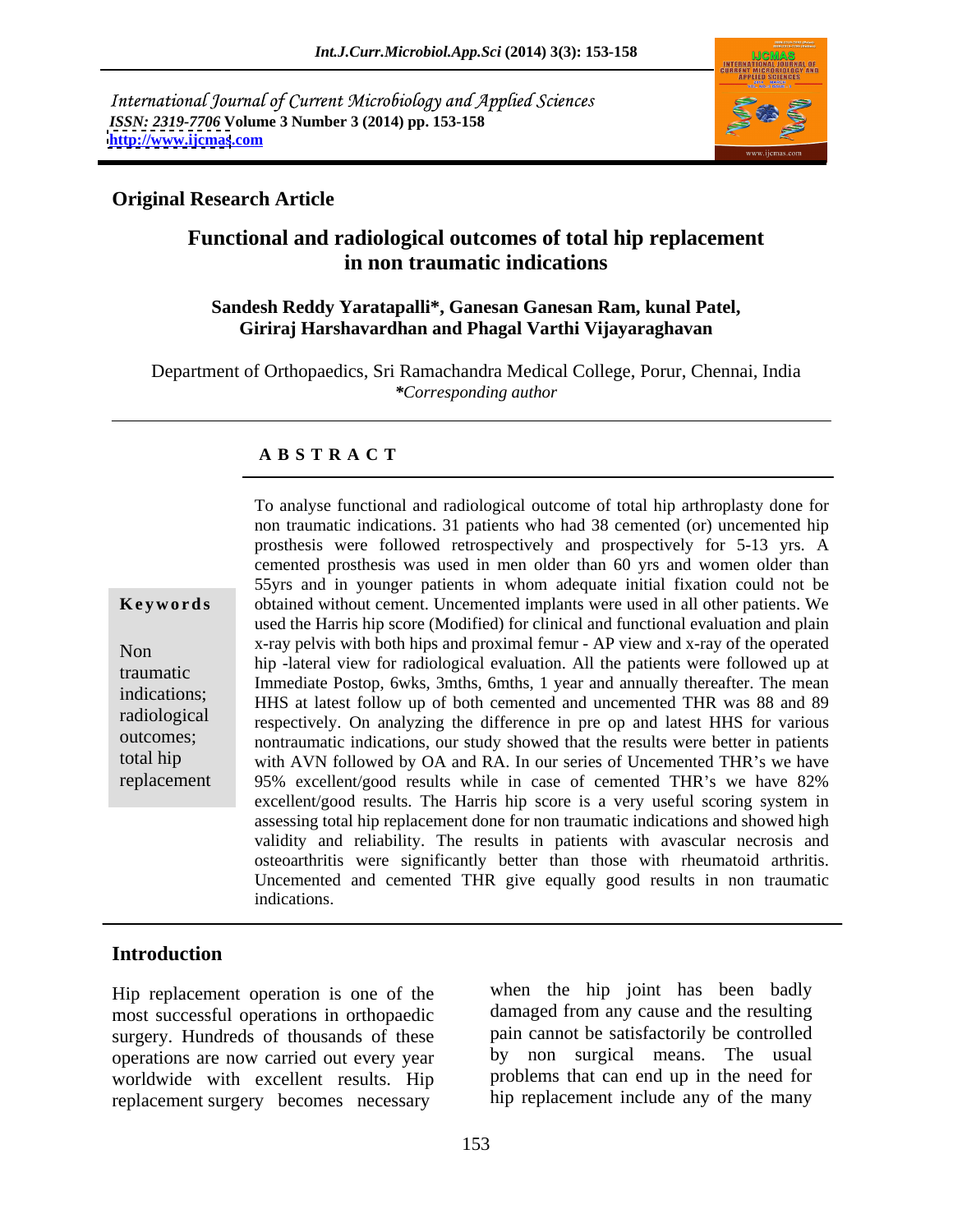term follow-up of THR in non-traumatic indications. In this article, we are going to analyse the functional and radiological

Prospective and retrospective study of thirty one patients with thirty eight hip replacements done in Sri Ramachandra Brookers Classification wa<br>medical center The study period was June Heterotrophic Ossification medical center .The study period was June 2010 to June 2013. The youngest patient<br>was 23yrs and the oldest 75yrs with a **Results and Discussion** was 23yrs and the oldest 75yrs with a Mean of 46 yrs. 24 patients underwent unilateral THR while 7 underwent bilateral In our series we had 89% excellent / good THR. Of the 38 hips, 16 were cemented and 22 uncemented. We preferred the uncemented hip in males below 60yrs and cemented hip was used in patients for whom economy was a constraint. The follow up was from 5yrs to13 yrs with a costeoarthritis was 49 and 92, in Mean of 6yrs 6 month. The indications were rheumatoid arthritis (9), ankylosing spondylitis (2), avascular necrosis (14) and osteoarthritis (13). The Posterior Approach was used in 19 cases and the Lateral Approach in 19 cases. The Approach was obtained from patients after discussion of the advantages and risk of each approach.

The present study used the Harris hip functional evaluation and plain x-ray pelvis with both hips and proximal femur - AP view and x-ray of the operated hip lateral view for radiological evaluation. All the patients were followed up at Immediate Postop, 6wks, 3mths, 6mths, 1

types of arthritis, malformations of the hip year and annually thereafter. The Andrew since birth or abnormal development. Whaley and Daniel et al criteria<sup>2</sup> for Eventhough thousands of total hip uncemented cups and the De Lee and replacements has been done, there are few Charley criteria for cemented cups were literatures supporting mid-term and long-used to assess cup loosening. The Gruen outcome of THR-mid term for non radiological components that were taken traumatic indications. into consideration were cup inclination, **Materials and Methods** 1993), vertical subsidence of femoral <sup>2</sup> for for zones for cemented stems and the Enghs criteria for uncemented stems were used to assess femoral stem loosening. Other femoral stem position (Mont, M.A et al component, vertical migration of acetabular component and heterotrophic ossification (Brooker et al 1973). The Brookers Classification was used to assess Heterotrophic Ossification

## **Results and Discussion**

females below 55 yrs of age. However the mean Harris hip score in  $1<sup>st</sup>$ , 3rd and  $5<sup>th</sup>$ In our series we had 89% excellent / good results and 11% fair / poor results (Table 1, 2). The mean pre and latest Harris hip score were 44 and 88 respectively. The , 3rd and  $5<sup>th</sup>$ the contract of the contract of the contract of the contract of the contract of the contract of the contract of the contract of the contract of the contract of the contract of the contract of the contract of the contract o yrs were 86, 87 and 87 respectively. The mean pre and latest Harris hip score in osteoarthritis was 49 and 92, rheumatoid arthritis it was 35 and 74, in avascular necrosis it was 46 and 90 and in ankylosing spondylosis it was 46 and 89 respectively.

selected randomly. Informed consent was inclination (30-45 degrees) in 21pts score (Modified) for clinical and position in 26pts (69%), a Values position In this series it had a Normal Cup  $(55\%)$ , a Vertical cup inclination ( $> 45$ ) degrees) in 15 pts (39%) and a Horizontal cup inclination  $\langle \langle 30 \rangle$  degrees) in 2 pts (6%). We had a Central Femoral stem in 9pts (23%) and a Varus position in 3pts (8%). There was no incidence of Vertical femoral subsidence in our study. There was no incidence of migration of the acetabular component in our study. We had 1 case (2.6%) of acetabular loosening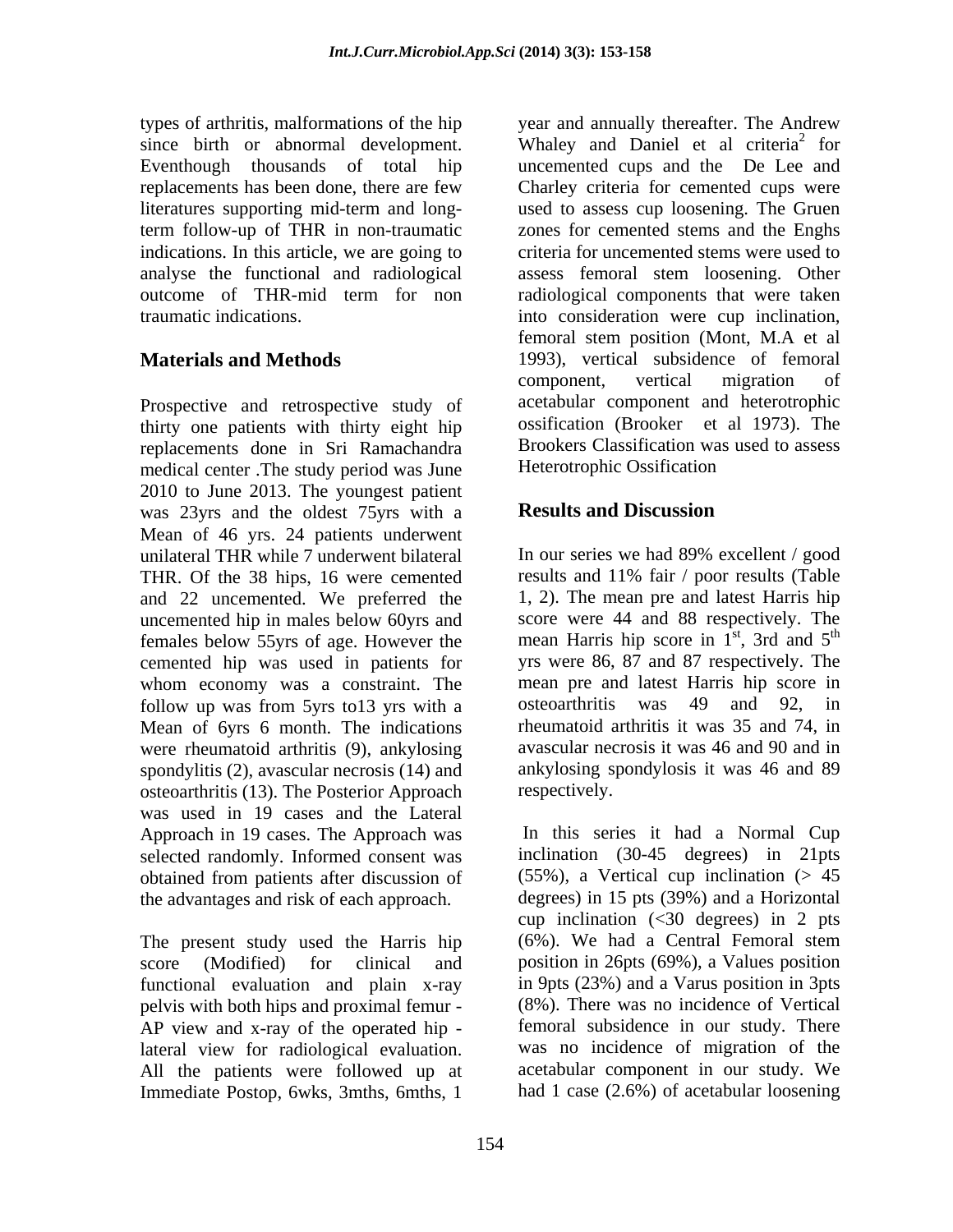and no cases of femoral loosening. The In this series it had one patient (2.6%) for mean pre op and latest Harris hip score in our study were 44 and 88. This was comparable to the study by Wixson et al., (1992) whose mean pre and post op harris (1992) whose mean pre and post op harris (1975) score of 25 and hip score was 44 and 93 respectively and 75.The preferred method of arthroplasty in Siwach et al ., (2007) whose mean pre and this case is to operate on the hips before post op harris hip score were 44 and 83.5 Mean pre op and latest Harris hip score in each pair of joint. The relief of pain was cemented hips was 40 and 85 which was the single factor that accounted for the comparable to that of Wixson et al 42 and increase in hip rating. In our series of 90 and cornel et al that had 36 and 88 Uncemented thr's we have 95% respectively. Mean pre and post op Harris excellent/good results and 5% poor/fair hip score in uncemented hips was 48 and results which can be compared with 89 which was comparable to that of Wixson et al who has 89% excellent/good Wixson et al who had 47 and 95 and and 11% poor/fair results. In case of Callagan et al who had 42 and 92 mean 1st, 3rd, 5th yr harris hip scores of results which can be compared with 86, 87 & 87 were comparable to that of Wixson et al's 89% excellent/good and C.Y.NG et al., (2007) and Goran et al 11% poor/fair results respectively. In our (1998) who both had 88, 89 & 89 series the poor results (4 hips) came in respectively. The greatest change occurred cases of rheumatoid arthritis. All the between pre op assessment and review at 6 months. The patients had the potential to improve further until 18 months further the scores plateaued. Our study of unilateral vs. bilateral thr was comparable (Table 3) with the study of Anders In our study we had 1 case (2.6%) of Wykman et al. The Harris hip score in acetabular cup loosening (aseptic bilateral hips is inferior to that of unilateral loosening). The loosening occurred in the hips. Although patients with bilateral disease gain considerable pain relief and component(fig 1). The patient was a case improvement after the first the, the optimal of rheumatoid arthritis operated through improvement is not seen until after the the posterior approach with a St.Nabor cup second replacement. On analyzing the difference in pre op and latest HHS for showed radiographic evidence of various indications, our study showed that loosening 8 years following the primary there was a significant difference in surgery. Since the patient did not have any patients with AVN followed by OA and symptoms of cup loosening, revision of RA. Our series of patient with OA have the cup was not advised to the patient. 12 pre and latest HHS as 49 and 92. This is years following the primary surgery, the comparable to Ragab et al ., (1999) whose patient presented with symptomatic series had 48 and 96. The HHS score in loosening of the acetabular component RA pts in our series was 35 and 74 which (St.Nabor Cup). Acetabular cup revision is comparable with Johnson et al's scores (fig 2) was done retaining the intact  $\sigma$  6 41 and 78.

. the knees, and on the most diseased of cemented thr's we had 82% and 18% whom bilateral thr and tkr was done for rheumatoid arthritis. Her HHS score of 20 and 68 were comparable with the results of Kenneth et al ., (1975) score of 25 and Uncemented thr's we have 95% excellent/good results and 5% poor/fair Wixson et al who has 89% excellent/good cemented thr's we had 82% and 18% patients had involvement of other joints. 1 patient had bilateral thr and tkr done.

## **Radiological outcome**

acetabular cup loosening (aseptic case of an uncemented acetabular and Wagner stem. In our study, the hip showed radiographic evidence of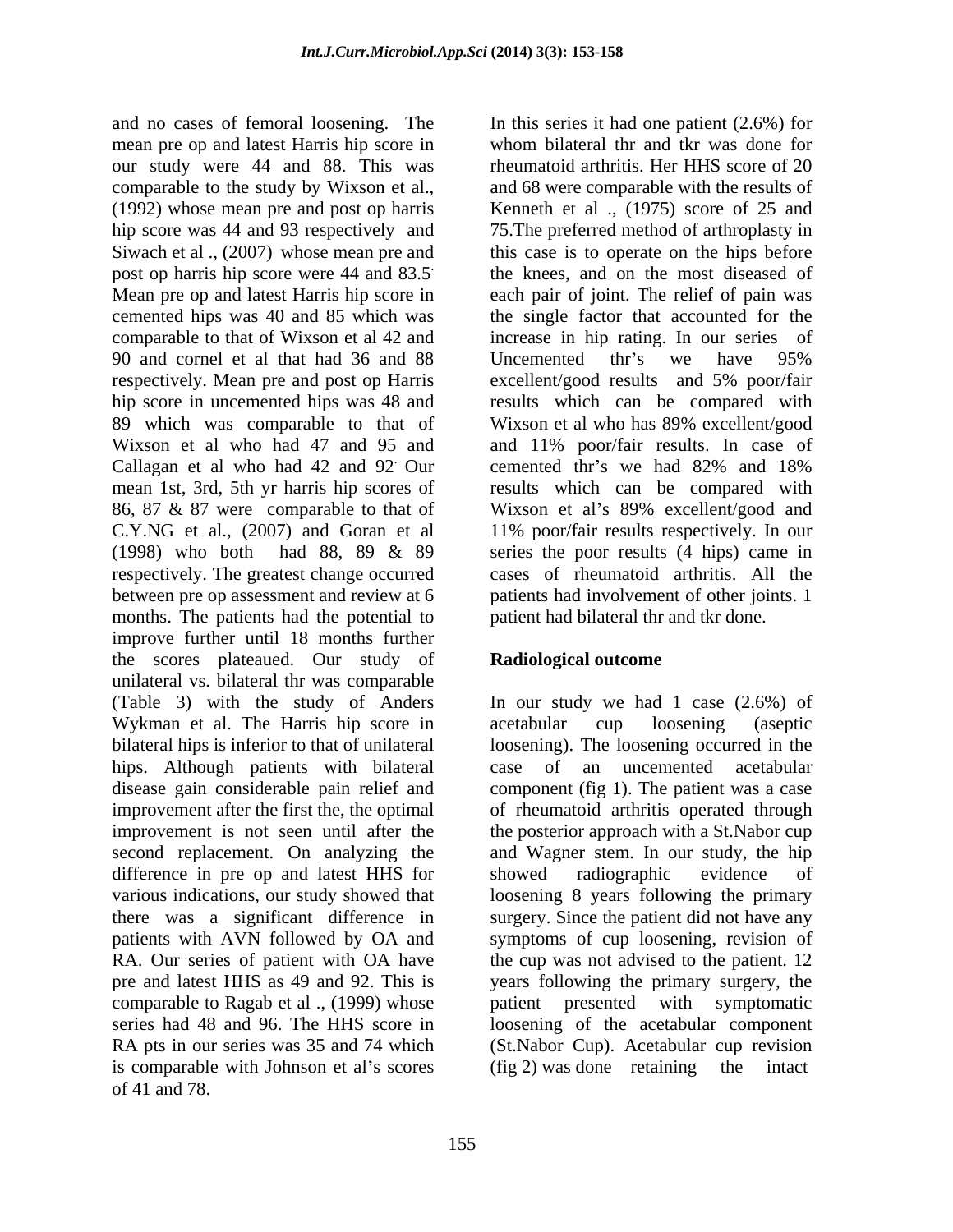#### *Int.J.Curr.Microbiol.App.Sci* **(2014) 3(3): 153-158**

| $\sim$ $\sim$<br>Result                                | <b>NO</b> |
|--------------------------------------------------------|-----------|
| the contract of the contract of<br>$\sim$<br>Excellent | 9(57%     |
| Goog                                                   | 4(25%     |
| г ап                                                   | 0(0%      |
| $\mathbf{D}_{\alpha}$<br><b>POOI</b>                   | 3(18%)    |

### **Table.1** Result in cemented

#### **Table.2** Result in uncemented

| <b>Result</b>         | $\mathbf{X}$<br>$\sim$ |
|-----------------------|------------------------|
| Excellent             | 13(59%)                |
| Good                  | 8(36%)                 |
| $ -$<br>$_{\rm Fall}$ | $0(0\%)$               |
| Poor                  | 1(5%)                  |

| Particulars            | Our                |            | Anders et al |               |
|------------------------|--------------------|------------|--------------|---------------|
|                        | 1 IV.              | LATEST PRE |              | <b>LATEST</b> |
| UNILATERAL             |                    | $\sim$     |              |               |
| <b>BILATERAL</b>       |                    |            |              |               |
| <b>AFTER ONE HIP</b>   | $\sqrt{2}$<br>$+0$ | UJ         |              |               |
| <b>AFTER BOTH HIPS</b> | $\Delta$<br>- 40   | . ი        |              |               |





Loosening of cup(fig 1)  $1$ yr 6 mon following revision(fig 2)









 $1<sup>st</sup>$  yr follow up(fig 5) 6<sup>th</sup> yr follow up(fig 6) 1<sup>st</sup> yr follow up(fig 7)6yr 6mon follow up(fig 8)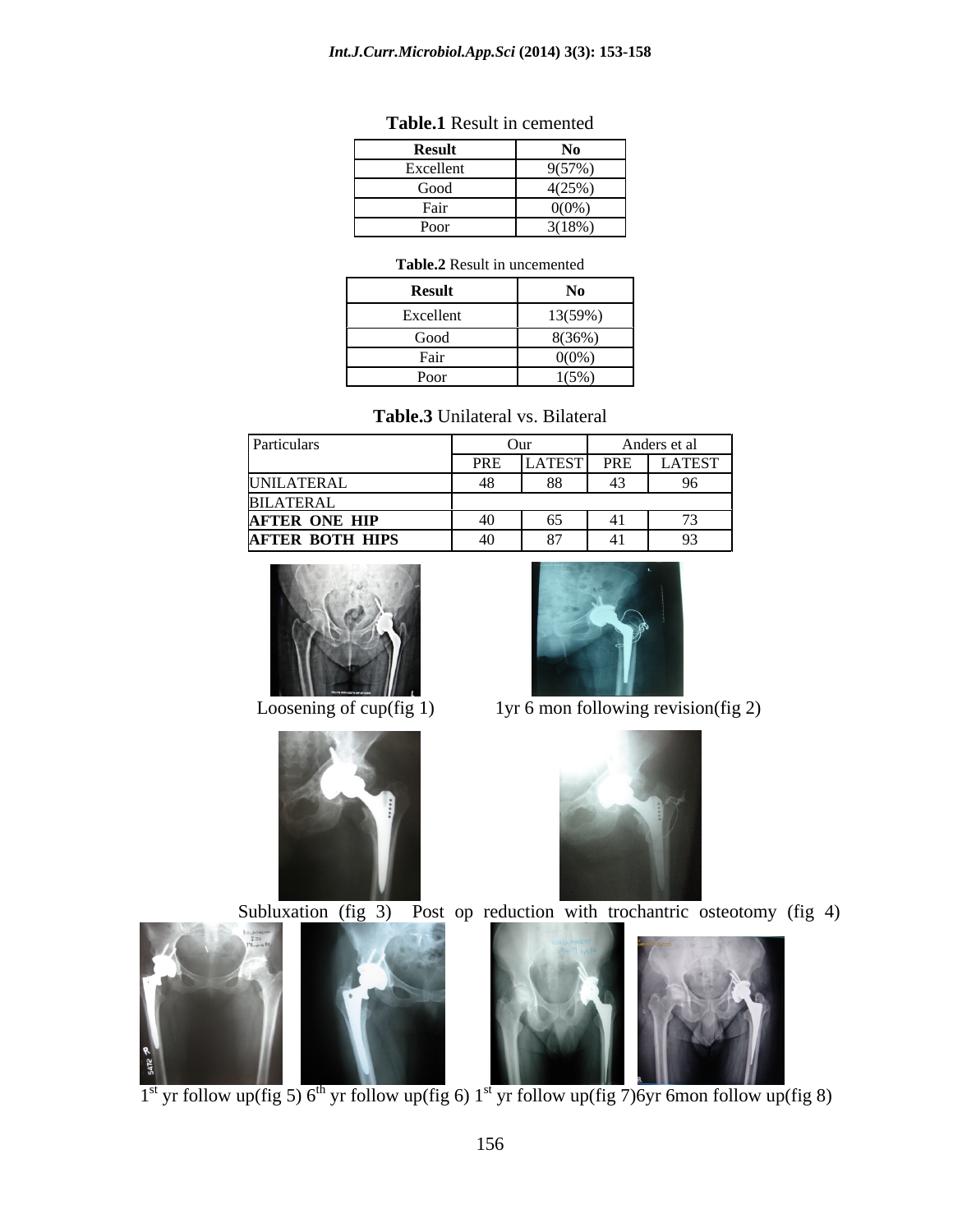femoral component (Wagner stem). The mean interval between primary surgery and diagnosis of loosening was 7.8 years in the study by Engh C.A et al which is surgery and matures by three to six comparable with our study Zicat et al., months. The incidence ranges from 5% to 1995 ). The age of this patient at the time of primary total hip arthroplasty was 43 have 5 cases (13%) of class 2 years. This corresponded to the results of heterotrophic ossification (fig 5, 6, 7, 8). Engh C.A who revealed a higher incidence This corresponded to the results of of osteolysis and reoperation in younger Micheal A. Mont et al (9.6%). All the patients. In the study by John C and W.H. Harris (1999), 4% of the acetabular through the lateral approach and 2 through components were revised. In our study the posterior approach. The particulate 2.6%, i.e. 1 acetabular component was bone debris and the escape of femoral revised. The pattern of osteolysis in our bone marrow elements, which are case was localized and expansile. This normally sealed off by bone cement in a pattern corresponded to the pattern of a cemented femoral component may be osteolysis in the study by B. Zicat and increased when an uncemented implant is Engh C.A. However, long term follow-up used. In our study we had 7.8% is necessary in order to evaluate the heterotrophic ossification when the potential mechanisms of failure of the indication for surgery was osteonecrosis acetabular component, including excessive and 5.2% in osteoarthritis which can be polyethylene wear, dysfunction of the locking mechanism, dissociation of the Mont et al (jbjs vol 88A supplement 3, liner and pelvic osteolysis 2006) who had 9.6 % in both groups.

In our series we have 1 case of dislocation **References** (2.6%).The dislocation occurred during the first month of the surgery at home and Ali khan.MA.. et al 1981. P was treated with trochantric osteotomy and H.Brakenbury, Dislocation following open reduction (fig 4). For this patient the cup was placed vertically and the posterior approach was used. Our study can be Anders Wykman et al, Elisabeth Olssun. compared to that of M.A. Ali khan et al Walking ability of the total hip whose study shows 2.1% dislocation (Ali khan et al., 1981). The study of Wayne M.Goldstein et al shows an increased rate of dislocation following the posterior which is correlating with our study  $(5.2\%)$ . Charlotte B.Philips et al study shows a dislocation rate of 3.9%. The incidence of component without cement for remained elevated throughout the first

three post operative months. Heterotopic ossification usually first becomes visible on radiographs three to four weeks after months. The incidence ranges from 5% to 90% in various literatures. In our series we cases were uncemented hips. 3 cases were bone marrow elements, which are used. In our study we had 7.8% heterotrophic ossification when the comparable to the study of Michael A.

# **References**

- Ali khan,MA., et al 1981, P total hip replacement. Journal of bone and Joint Surgery. I British.
- The study of Wayne analysis in unilateral and bilateral replacement: A comparison of gait cases. Journal of bone and Joint Surgery. British.92, 74B, 53-56.
- approach. His study shows a dislocation Ashraf A et al 1999, Ragab, Mathew J rate of 2.8% following posterior approach Kraau. Clinical and radiographic dislocation was highest during the treatment of primary osteoarthritis. immediate post operative period but Journal of bone and Joint Surgery. Kraau. Clinical and radiographic outcome of total hip arthroplasty with anatomically designed femoral component without cement for Vol. 81-A.